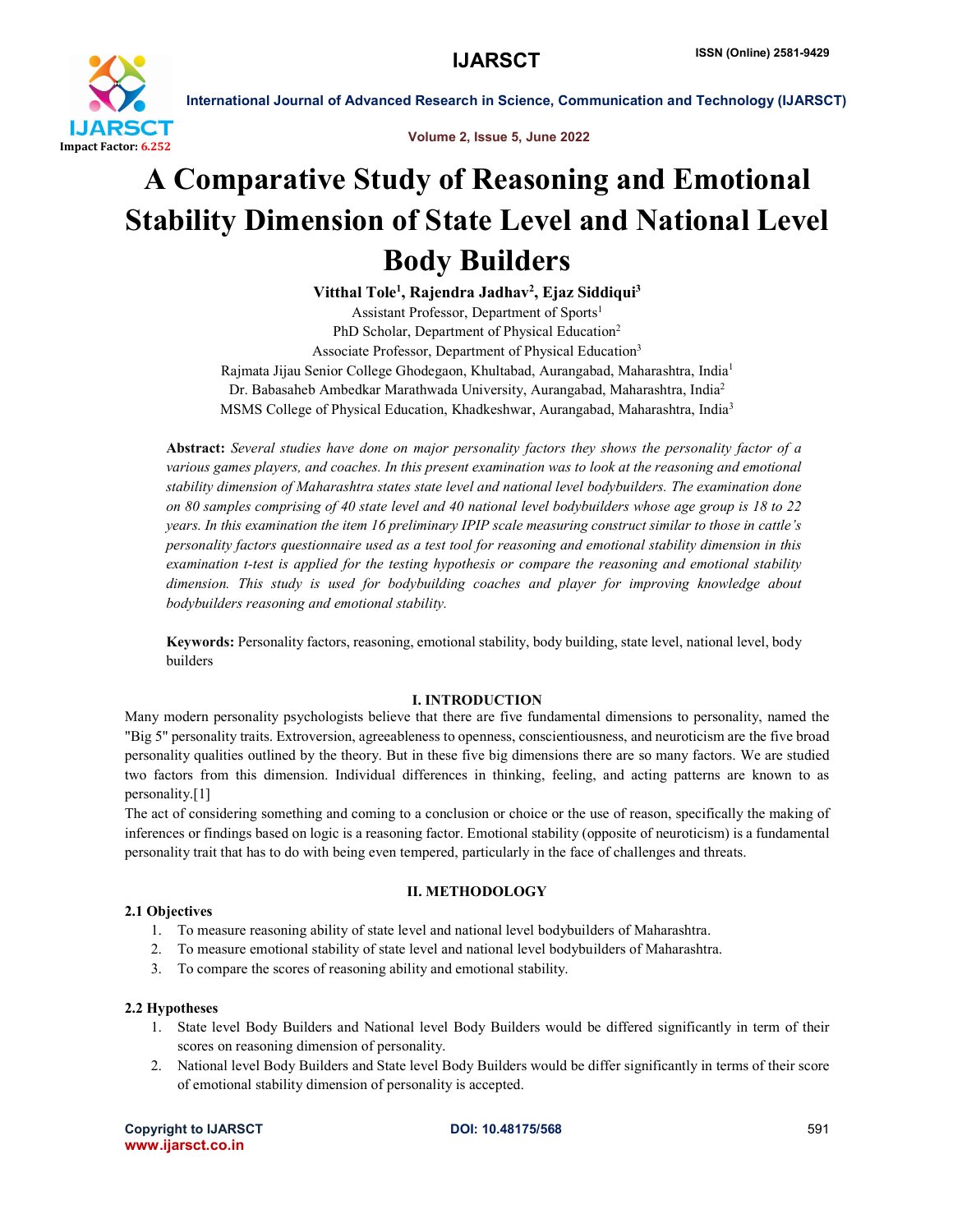

International Journal of Advanced Research in Science, Communication and Technology (IJARSCT)

#### Volume 2, Issue 5, June 2022

#### 2.3 Selection of Sample

The sample consist of eighty state level and national level bodybuilders of Maharashtra state were selected as a subject of the study, in which 40 state level bodybuilders and 40 national level bodybuilders whose age group is 18 to 22 years. In this study convenience sampling method of non-probability sampling is adopted.

#### 2.4 Tool Used

British psychologist Raymond cattle's sixteen personality factors test was used for data collection. This personality test consists of 164 statements about yourself, for each indicate how accurate it is on the scale of (1) disagree (2) slightly disagree (3) neither agree nor disagree (4) slightly agree (5) agree. It will take most people around ten minutes to complete. This test is conducted online for the absolute result and economy of time.[2]

#### 2.5 Statistics Used

T-TEST (student t test) is used to find out the significant difference between two groups at 0.05 significant level or 95% confidence level. In the t-test calculate both groups mean, combine standard deviation, difference, standard error, calculated value, degree of freedom and tabular value and after all the collecting value check relation between calculated value and tabular value. If the absolute value of the t-value is greater than the critical value, you reject the null hypothesis. If the absolute value of the t-value is less than the critical value, you fail to reject the null hypothesis.[3]

### III. RESULT AND DISCUSSION

Statistical result of comparison of reasoning dimension and emotional stability of state level bodybuilders and national level bodybuilders is calculated and presented in a following table.

| mean State player   | 2.4575    |
|---------------------|-----------|
| standard deviation  | 0.5543827 |
| mean National level | 3.12      |
| Difference          | 0.67      |
| standard error      | 4.9585497 |
| calculated value    | 0.13      |
| degree of freedom   | 78        |
| $tt, 0.05, 78=$     | 1.990847  |

Table 1: The State level and National level Bodybuilders scores of reasoning dimension of personality.

| mean state level    | 2.4128205 |
|---------------------|-----------|
| mean national level | 3.2307692 |
| standard deviation  | 0.6172094 |
| Difference          | 0.82      |
| standard error      | 5.4510454 |
| calculated value    | 0.14941   |
| degree of freedom   | 78        |
| tt, 0.05, 78        | 1.990847  |

Table 2: The State level and National level Bodybuilders scores of emotional stability of personality. T-value is calculated at 0.05 significant level for both personality dimensions of state level bodybuilders and national level bodybuilders. Hence the state level bodybuilders and national level bodybuilders are differ is reasoning and emotional stability dimension at 0.05 level of significant. So both hypotheses of the study are accepted.

#### IV. CONCLUSION

- 1. State level Body Builders and National level Body Builders would be differed significantly in term of their scores on reasoning dimension of personality is significant.
- 2. State level Body Builders and National level Body Builders would be differ significantly in terms of their score of emotional stability dimension of personality is significant.

Copyright to IJARSCT **DOI: 10.48175/568** 592 www.ijarsct.co.in